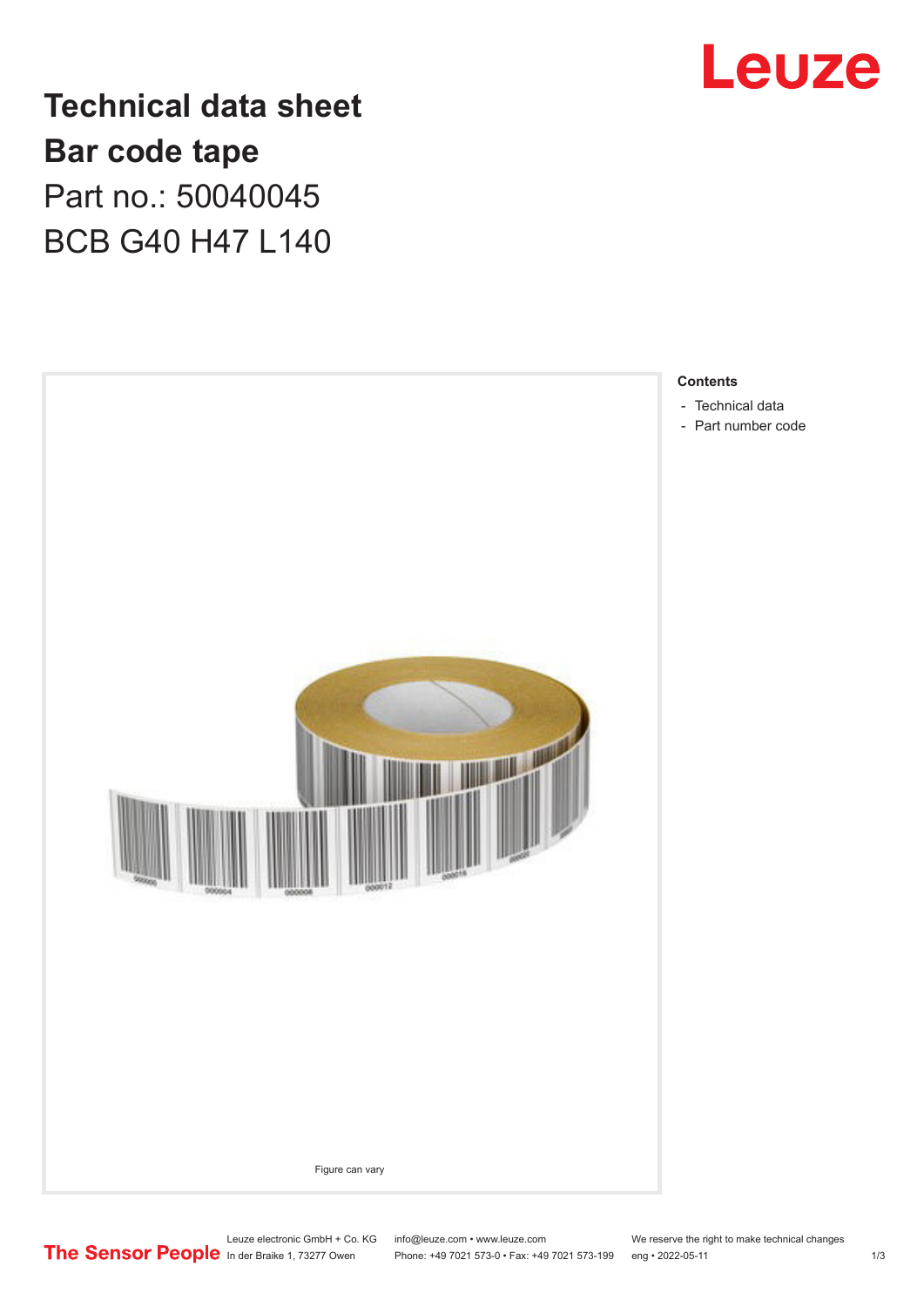**Dimension (H x L)** 47 mm x 140,000 mm

**Mechanical properties** Moisture resistant

Adhesive **Adhesive** Acrylate adhesive **Strength of adhesive** 0.1 mm **Manufacturing process** Filmsetting

**Grid dimension** 40 mm

**Chemical resistance (at 23 °C over 24** 

# <span id="page-1-0"></span>**Technical data**

# Leuze

## **Basic data**

| <b>Suitable for</b> |
|---------------------|
|---------------------|

**Mechanical data**

BPS 300i series bar code positioning system

Partly chemical resistant Scratch resistant UV resistant Wipe resistant

Diesel oil Transformer oil White spirit

## **Classification**

| <b>Customs tariff number</b> | 48211010 |
|------------------------------|----------|
| <b>ECLASS 5.1.4</b>          | 27280190 |
| <b>ECLASS 8.0</b>            | 27280190 |
| <b>ECLASS 9.0</b>            | 27280192 |
| ECLASS 10.0                  | 27280192 |
| ECLASS 11.0                  | 27280192 |
| <b>ECLASS 12.0</b>           | 27280192 |
| <b>ETIM 5.0</b>              | EC002498 |
| <b>ETIM 6.0</b>              | EC003015 |
| <b>ETIM 7.0</b>              | EC003015 |

### **Curing** 72 h

**h)**

#### **Environmental data**

| Ambient temperature, operation          | $-40$ 120 °C               |
|-----------------------------------------|----------------------------|
| <b>Processing temperature</b>           | 045 °C                     |
| Recommended processing tempera-<br>ture | 10 $25 °C$                 |
| <b>Resistance</b>                       | Humidity                   |
|                                         | Salt spray fog (150 h/5 %) |
|                                         | UV light                   |
| <b>Property of base</b>                 | Clean                      |
|                                         | Dry                        |
|                                         | Free of grease             |
|                                         | Smooth                     |

## **Part number code**

#### Part designation: **BCB AAA BBB CCCC DDDD E**

| <b>BCB</b>  | <b>Bar code tape</b>                                                                                                                                                                                                                                                                                              |
|-------------|-------------------------------------------------------------------------------------------------------------------------------------------------------------------------------------------------------------------------------------------------------------------------------------------------------------------|
| <b>BCB</b>  | <b>Series</b><br>BCB: Bar code tape                                                                                                                                                                                                                                                                               |
| <b>AAA</b>  | Grid / grid dimension<br>G30: 30 mm<br>G40: 40 mm                                                                                                                                                                                                                                                                 |
| <b>BBB</b>  | Tape height / special height<br>H25: height 25 mm<br>H47: height 47 mm<br>SH1: special height, individually between 20 - 32 mm<br>SH2: special height, individually between 33 - 47 mm<br>SH3: special height, individually between 48 - 70 mm<br>SH4: special height, individually between 71 - 140 mm           |
| <b>CCCC</b> | Tape length / special length<br>Lxxx: tape length in mm<br>SL: Special length                                                                                                                                                                                                                                     |
| <b>DDDD</b> | <b>Options</b><br>TWIN: two identical printed tapes<br>MVS: Measurement Value Switch (color red)<br>MV0: Measurement Value Zero (color yellow)<br>ML: Marker label<br>RW: Reverse Winding (changed winding direction, the smallest position value is inside on the wrapping core)<br>RK: Repair Kit (repair tape) |